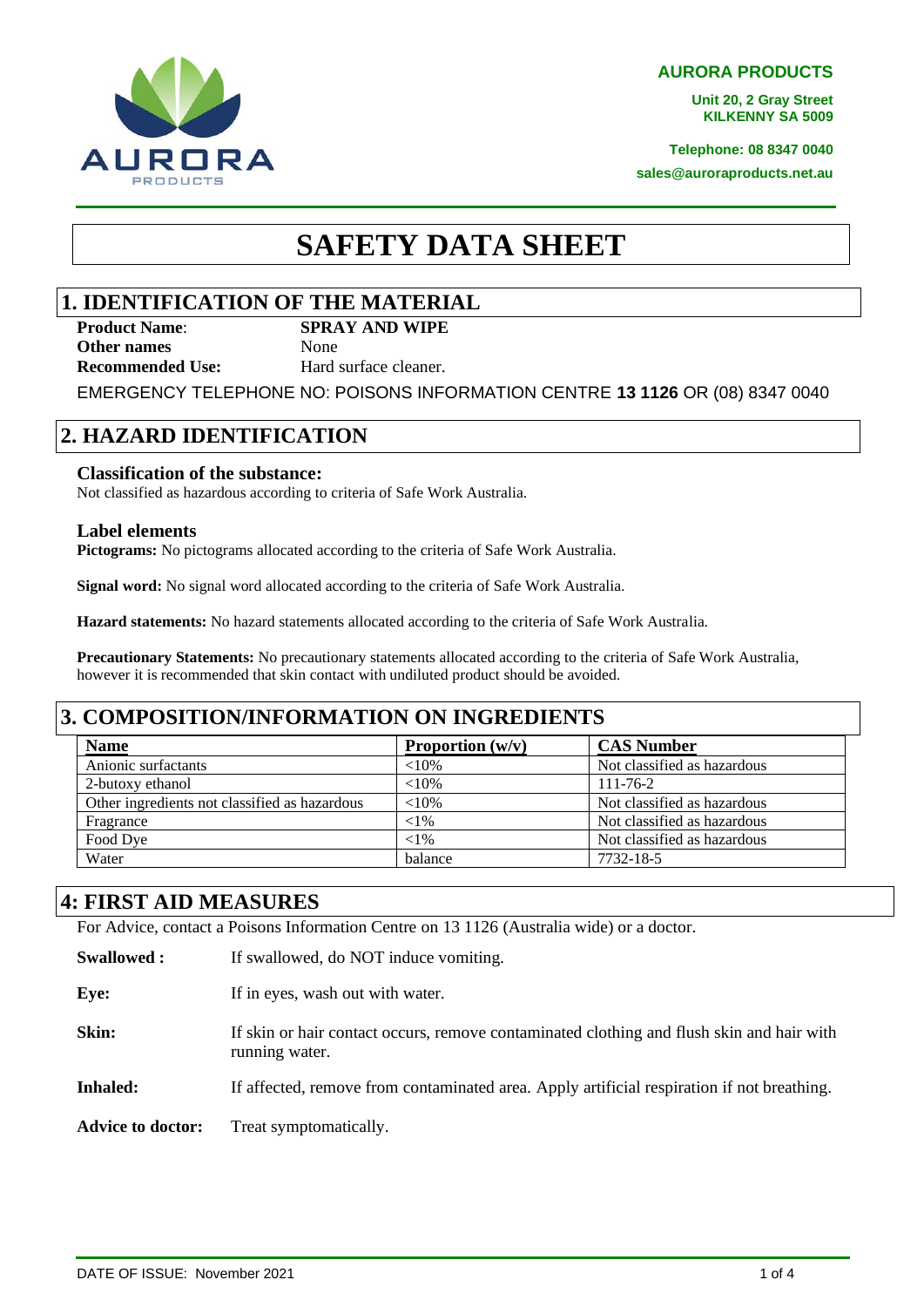## **5: FIRE FIGHTING MEASURES**

Non-flammable

| <b>Specific Hazards:</b>                      | No specific hazards known. If strongly heated in a fire,              |
|-----------------------------------------------|-----------------------------------------------------------------------|
|                                               | decomposition products may include oxides of carbon.                  |
| <b>Extinguishing Media:</b>                   | Water spray. (Non-flammable.)                                         |
| <b>Unsuitable Extinguishing Media:</b>        | None known or expected.                                               |
| <b>Protective Equipment for Firefighters:</b> | Wear full protective clothing and self-contained breathing apparatus. |
| <b>Additional Advice:</b>                     |                                                                       |
| <b>Hazchem Code</b>                           | No Hazchem code is set for this product under ADG code.               |
|                                               |                                                                       |

### **6: ACCIDENTAL RELEASE MEASURES**

#### **Observe all relevant local, federal and international regulations.**

**Protective measures:** Avoid contact with spilled or released material. Immediately remove all contaminated clothing. For guidance on selection of personal protective equipment see Chapter 8 of this Material Safety Data Sheet. For guidance on disposal of spilled material see Chapter 13 of this Material Safety Data Sheet. Shut off all leaks if this is possible without personal risk. Contain to prevent environmental contamination. Prevent from spreading or entering drains, ditches or rivers using sand, earth or other inert barriers. **Spills**: Spills are slippery. Clean up all spills promptly.

For small liquid spills (< 1 drum), mop up all possible material and place in a sealable container for re-use or disposal. Rinse off remainder with water. Dispose in accordance with Federal, State and Local regulations. For large spills (> 1 drum), transfer by mechanical means, such as vacuum truck, to a salvage tank for recovery or safe disposal. .Rinse off remaining residue with water. Dispose in accordance with Federal, State and Local regulations.

# **7: HANDLING AND STORAGE**

| <b>Precautions:</b> | Avoid contact with skin and eyes.<br>Wear suitable protective clothing and equipment (PPE) to prevent skin and eye contact.                                       |
|---------------------|-------------------------------------------------------------------------------------------------------------------------------------------------------------------|
| <b>Storage:</b>     | Store, tightly sealed, away from foodstuffs.<br>Ensure containers are correctly labelled, protected from potential damage and properly<br>sealed when not in use. |

### **8: EXPOSURE CONTROLS/PERSONAL PROTECTION**

**Exposure limits:** No exposure limits available for this product, however, limits for its hazardous ingredient is as follows:

| Ingredient                  | Reference | TW.      |                                  | STEL     |                         |
|-----------------------------|-----------|----------|----------------------------------|----------|-------------------------|
|                             |           | ppm      | $\mathbf{m}\mathbf{g}\mathbf{m}$ | ppm      | $\mathbf{m}$ gm $\cdot$ |
| ethanol<br>$\angle$ -butoxy | `GIH      | ንቦ<br>ZU | 96.9                             | cΩ<br>υU | 242                     |

#### **Recommended Minimum Personal Protective Equipment:**

**EYE PROTECTION:** Safety glasses with side shields or splash proof chemical goggles. **GLOVE TYPE:** PVC or Neoprene gloves **RESPIRATOR:** Not normally required under normal use conditions or potential mis-use.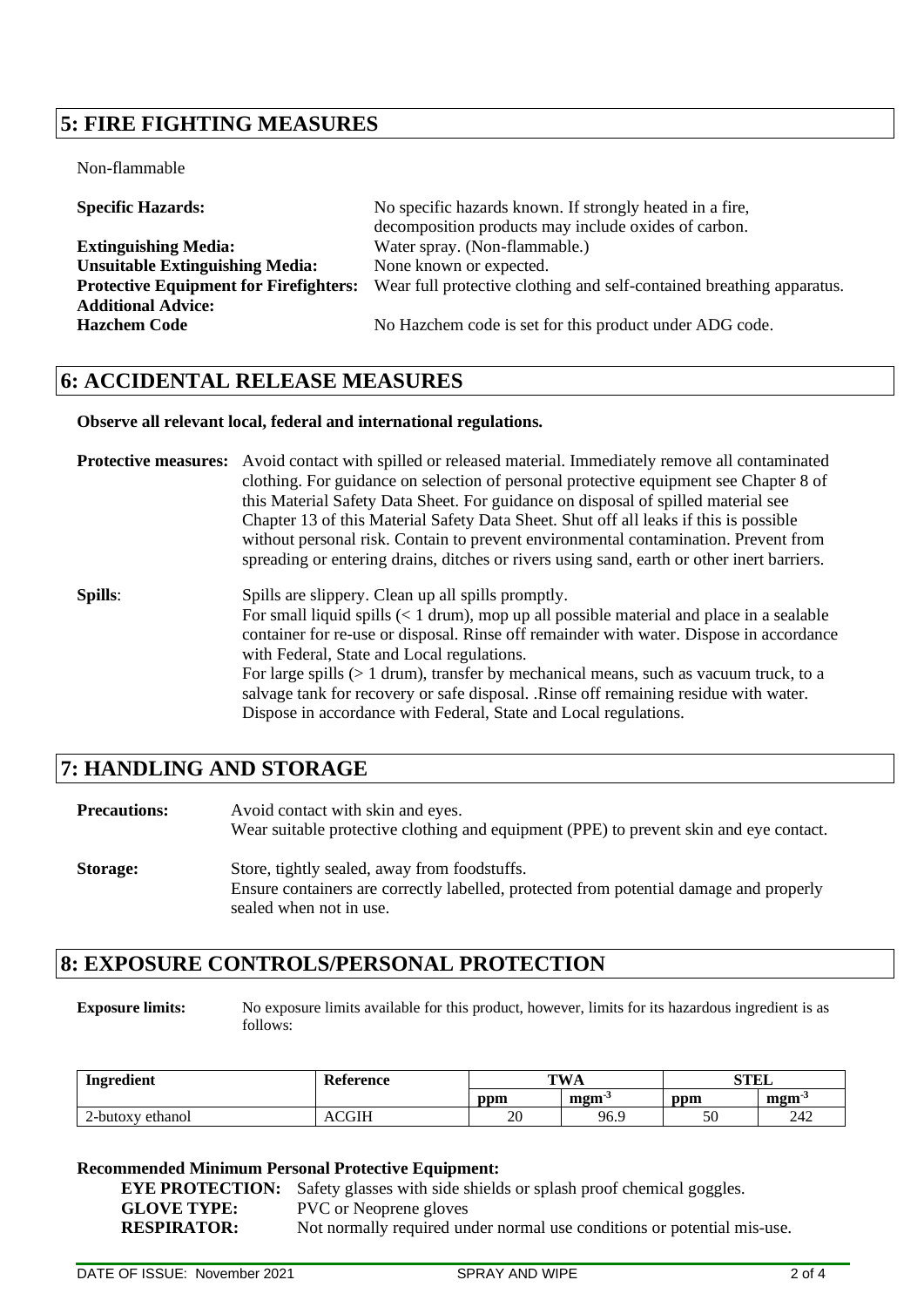# **9: PHYSICAL AND CHEMICAL PROPERTIES**

| Appearance              | Clear, blue mobile liquid with apple fragrance. |
|-------------------------|-------------------------------------------------|
| <b>Boiling Point</b>    | $100^{\circ}$ C                                 |
| <b>Vapour Pressure</b>  | not determined                                  |
| <b>Specific Gravity</b> | $1.02$ g/cm <sup>3</sup>                        |
| <b>Flash Point</b>      | none                                            |
| Solubility in water     | Miscible in all proportions                     |
| рH                      | 9 ( $\pm$ 0.5) neat                             |

# **10: STABILITY AND REACTIVITY**

| <b>Chemical Stability:</b>  | Stable under ambient storage conditions.                                                     |
|-----------------------------|----------------------------------------------------------------------------------------------|
| <b>Conditions to Avoid:</b> | Avoid storing at temperatures above $40^{\circ}$ C or below $2^{\circ}$ C. Storing in        |
|                             | temperatures outside this range may lead to instability. This instability is not             |
|                             | hazardous however, and once the product is returned to a temperature within                  |
|                             | the range above, gentle mixing will return it to a uniform state.                            |
| <b>Material to Avoid:</b>   | Do not mix with other chemicals.                                                             |
| Decomposition:              | If heated to decomposition, e.g. in a fire, oxides of carbon and nitrogen may be<br>evolved. |
|                             |                                                                                              |
| <b>Hazardous Reactions:</b> | No hazard reactions known or expected.                                                       |

# **11: TOXICOLOGICAL INFORMATION**

#### **Possible Health Effects:**

| <b>Acute:</b> |                                                                                                                                                                |
|---------------|----------------------------------------------------------------------------------------------------------------------------------------------------------------|
| Swallowed:    | May be irritant. Ingestion of large quantities may induce gastrointestinal irritation.<br>Aspiration during swallowing, or vomiting may severely affect lungs. |
| Eye:          | May be irritant.                                                                                                                                               |
| Skin:         | Prolonged exposure, especially to the concentrate, may lead to de-fatting of the skin,<br>resulting in dryness, possible cracking and dermatitis.              |
| Inhaled:      | Spray mist may be irritant to the respiratory tract, (especially the concentrate).                                                                             |

#### **Toxicity Data:**

No data exists for this product or its ingredients.

# **12: ECOLOGICAL INFORMATION**

| <b>Environment:</b><br>Data Sheet. | Avoid release to the environment. Refer to Chapter 6 of this Material Safety       |
|------------------------------------|------------------------------------------------------------------------------------|
| <b>Ecotoxicity:</b>                | Considered to have a low impact on the environment under normal use<br>conditions. |